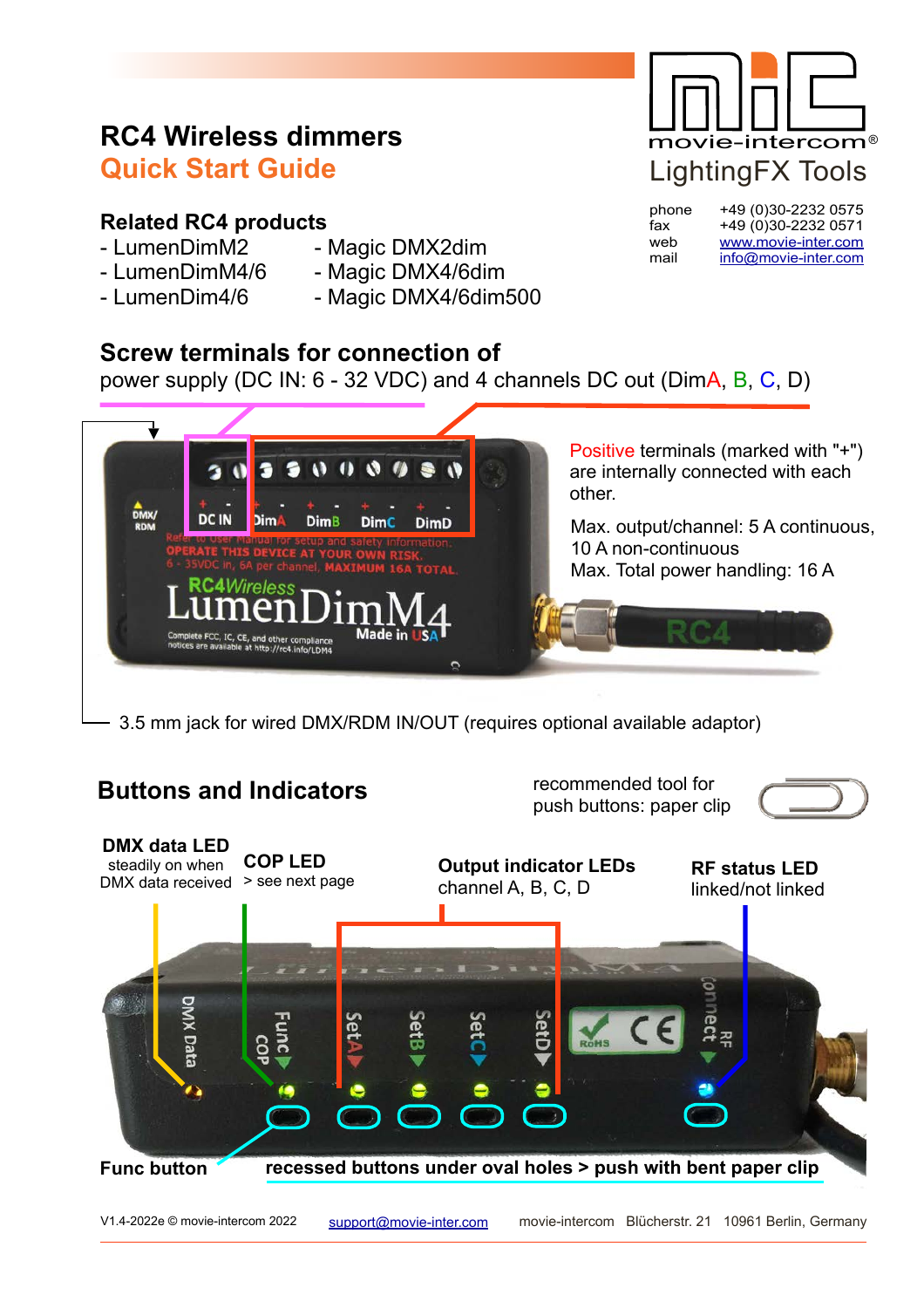## **Getting started**

#### **DC power is applied to the DC IN > COP LED is blinking.**

#### **Linking with a transmitter**

- 1. Link the dimmer with a Lumenradio or W-DMX transmitter. If the dimmer was linked with an unknown transmitter before you need to unlink it first: Push "Connect" longer than 5 seconds > **blue** LED goes OFF
- 2. Link with transmitter:
	- 1:  $\omega$  transmitter push "link" button > LED  $\omega$  transmitter starts blinking
	- 2. @ RC4 dimmer push ""Connect" > **blue** LED is blinking, if linked: LED steadily ON

#### **Set-up of DMX channels and dimmer curves**

- 1. You will need to have a linked dimmer with a transmitter. **Use a simple dimmer console or a DMX tester connected at the DMX input of the wireless transmitter for set-up.**
- 2. If there is a present DMX signal **DMX data LED** @ dimmer is ON
- 3. Set all DMX channels to level 0.

The first transmitted DMX channel and its according level will assign the DMX channel **AND** its dimmer curve to dimmer output channel A, B, C or D at the same time. Use a bent paper clip  $>$  set-up the level due to the table shown below  $>$  push "SET  $A$ "  $>$ depending on the level this DMX channel AND dimmer curve is assigned to this DC output channel.

HINT: If you set at first channel  $A >$  channels B, C and D are set automatically. DMX channel  $B = DMX$  address  $A+1$ ,  $C = DMX$  address  $A+2$ ,  $D = DMX$  address  $A+3$ 

| Dimmer curve, digital persistance                |                                                    | Level % (0-100) Level DEC (0-255) |
|--------------------------------------------------|----------------------------------------------------|-----------------------------------|
| Non-dim > ON/OFF<br>OFF (no digital persistance) | 100%<br>$(80\% \text{ or higher})$ (205 or higher) | 255                               |
| Linear > use fur tungsten bulbs                  | <b>70%</b>                                         | 180                               |
| OFF (no digital persistance)                     | $(60 - 79%)$                                       | $(154 - 204)$                     |
| ISL fast > use for LED, fast response needed     | 50%                                                | 128                               |
| OFF (no digital persistance)                     | $(40 - 59\%)$                                      | $(103 - 153)$                     |
| ISL slow > use for LED smooth dimming            | 30%                                                | 77                                |
| default DP: Fast medium                          | $(20 - 39%)$                                       | $(52-102)$                        |
| Channel ignored<br>no change of current settings | less than 20%                                      | less than 52                      |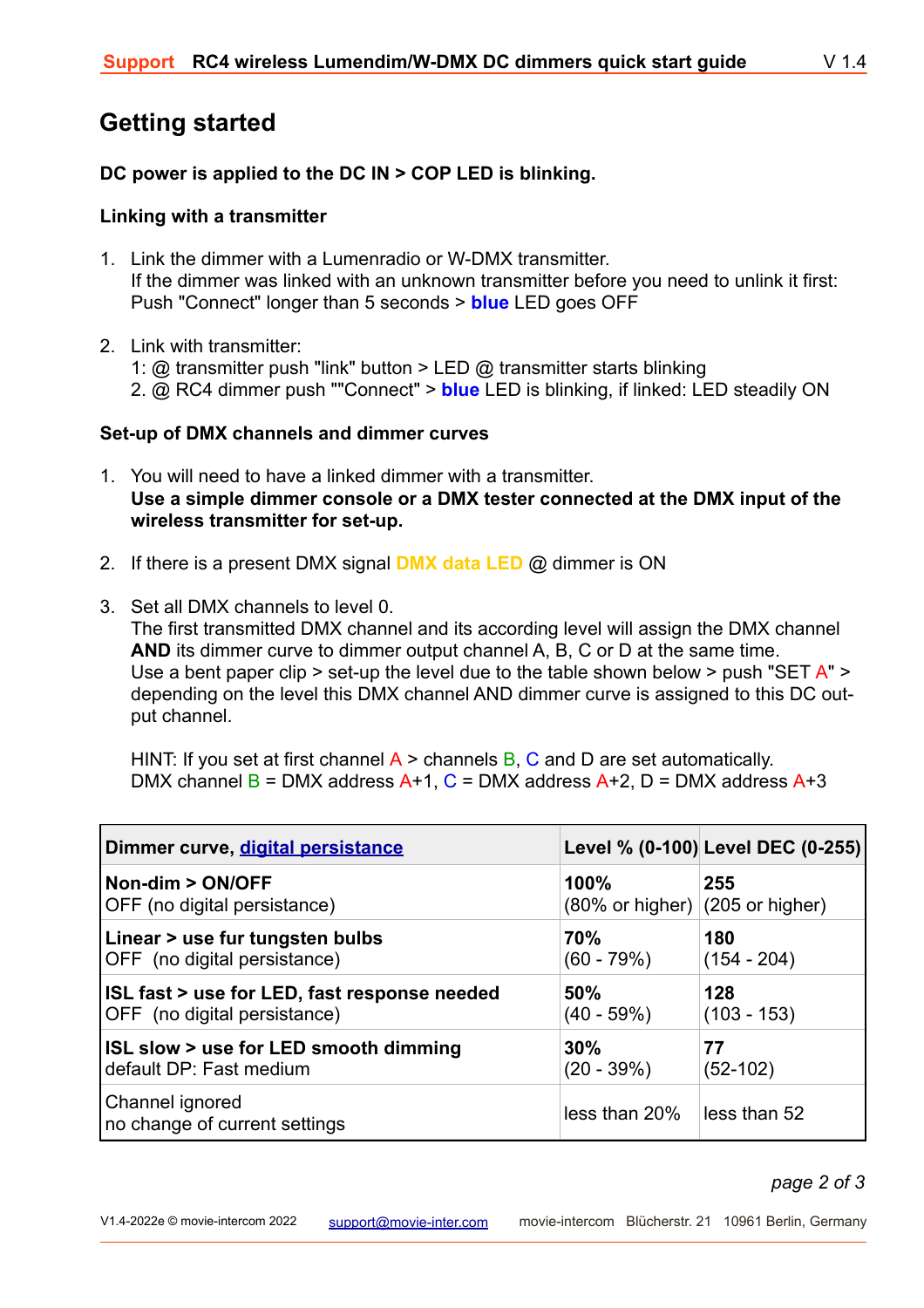Allocate an arbitrary DMX address/dimmer curve by setting B, C and D with different values > Push "Set  $B$ " ... repeating the same procedure as shown above.

#### **Dimmer bump buttom mode**

When an RC4 Series 3 device is not receiving DMX channel data, the Set buttons become Dimmer Bump Buttons. In this state, the DMX data indicator is off.

In Bump Button mode, pressing a Set button momentarily turns the associated dimmer channel on at 75% (or 100% when the Non-Dim curve is assigned). The dimmer will go off when the button is released.

If the dimmer does not go off, there is active DMX data coming in and the buttons are in RC4 OneTouchTM mode

#### **Wired DMX/RDM control**

Use the optional available DMX Adaptor cable with male plug to configure the dimmer without a transmitter. On LumenDim devices, wired DMX input is active when the RF card is unlinked from all transmitters.

Do this by holding the RF button for 5 seconds, until the blue RF indicator goes off.

#### **RDM management**

RC4 LumenDim devices provide full wireless RDM support using Lumen Radio CRMX. If you need wireless RDM, use RC4 LumenDim wireless dimmers with a Lumen Radio wireless DMX system. For RC4 Magic dimmers: RDM data port + Adapter for wired configuration

#### **Change PWM frequency (for ISL curves only), DMX signal must be present**

| <b>Available PWM</b> | blink pattern    |
|----------------------|------------------|
| frequencies:         | @ output A and B |
| 615 Hz               | $B - A - A$      |
| 1.25 kHz             | $A - B - A$      |
| 5 kHz (default)      | $B - B - A$      |
| 10 kHz               | $A - A - B$      |
| 20 kHz               | $B - A - B$      |
| 40 kHz               | $A - B - B$      |

Hold down "Set B" button for 3 seconds > connected lamps/output indicator LEDs will show a blink pattern  $\omega$  output A and B > release "Set B".

Every 3 secs push will cycle through the frequencies shown to the left. see video here After 40 kHz > 615 Hz If required assign DMX channel first.

#### **Reset to factory settings**

Press and hold the Func button, then press and release (i.e. tap) the SetA button. The DimA indicator will blink several times to indicate that defaults have been restored:

- Normal device mode (DMX DimA/B/C/D)
- DimA/B/C/D set to DMX channels 1/2/3/4
- All dimmers set to ISL-Slow curve
- All dimmer PWM frequencies to 5 kHz

More details and videos www.movie-inter.com/en/rc4-wireless-dmx-2/

- All RC4 Digital Persistence times to Fast Medium, emulating the persistence of an MR15 halogen lamp
- RC4 Wireless Flkr Engine and HSL color engine are unassigned

*page 3 of 4*